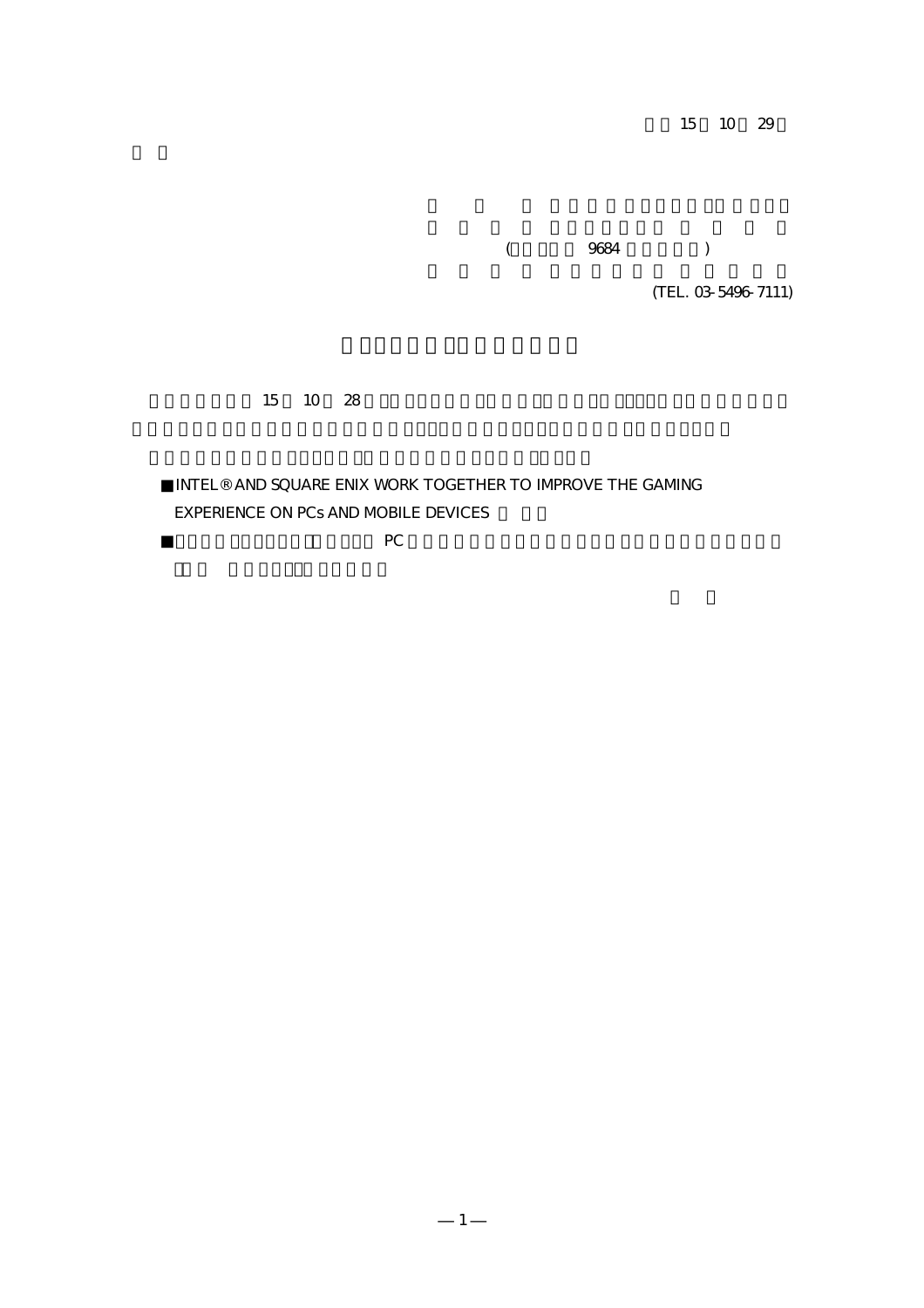#### **For Immediate Release**

### **INTEL® AND SQUARE ENIX WORK TOGETHER TO IMPROVE THE GAMING EXPERIENCE ON PCs AND MOBILE DEVICES**

**Santa Clara, California, Oct. 28, 2003** – Intel® Corporation and Square Enix Co., Ltd., a leading Japanese game developer and publisher, today announced they will work together to improve online and offline gaming experiences on PCs, mobile phones and PDAs. The collaboration is intended to produce long-term benefits for gamers and other end users.

Intel and Square Enix believe PCs, mobile phones and PDAs are becoming increasingly popular game platforms. Technologies such as Intel's Hyper-Threading Technology<sup>1</sup>, which allows Pentium® 4 processor-based PCs to perform multiple complex tasks at the same time with greater responsiveness, and software tools that allow easier cross-platform development further enable this trend. Intel software technologies help PC applications run on Intel XScale® technology-based handhelds or Intel Xeon™-based servers. Square Enix develops some of the world's most popular and advanced games that will be designed to fully utilize Intel's processor and platform innovation.

 "PC and handheld online gaming are exciting segments in the gaming community," said Bill Siu, vice-president and general manager of Intel's Desktop Platform Group. "With the right software expertise, processor technologies like Hyper-Threading Technology, Intel graphics technology and Intel XScale with Wireless MMX, we can work together to develop new ways to enjoy the gaming experience on PCs and mobile devices."

"Square Enix looks forward to working with Intel over the long-term to the benefit of both companies and end-users," said Yoichi Wada, President of Square Enix. "We know that gamers are demanding and this proposed collaboration will allow both companies to create a new type of gaming experience that capitalizes on the recent advancements in video game and platform technology. We believe we can not only meet, but exceed the needs of an increasingly more sophisticated and growing interactive gaming market."

As part of this collaboration, Intel and Square Enix plan to discuss mutual product planning, development, and joint marketing opportunities. The two companies have already collaborated on improving the gaming experience of FINAL FANTASY® XI, the first crossplatform, cross-continent, massively multiplayer online role-playing game (MMORPG) from Square Enix, on Intel Pentium 4 processor-based PCs. FINAL FANTASY XI, released in May 2002 in Japan, is one of the most popular online games. The game is available in North America starting today from Square Enix U.S.A., Inc.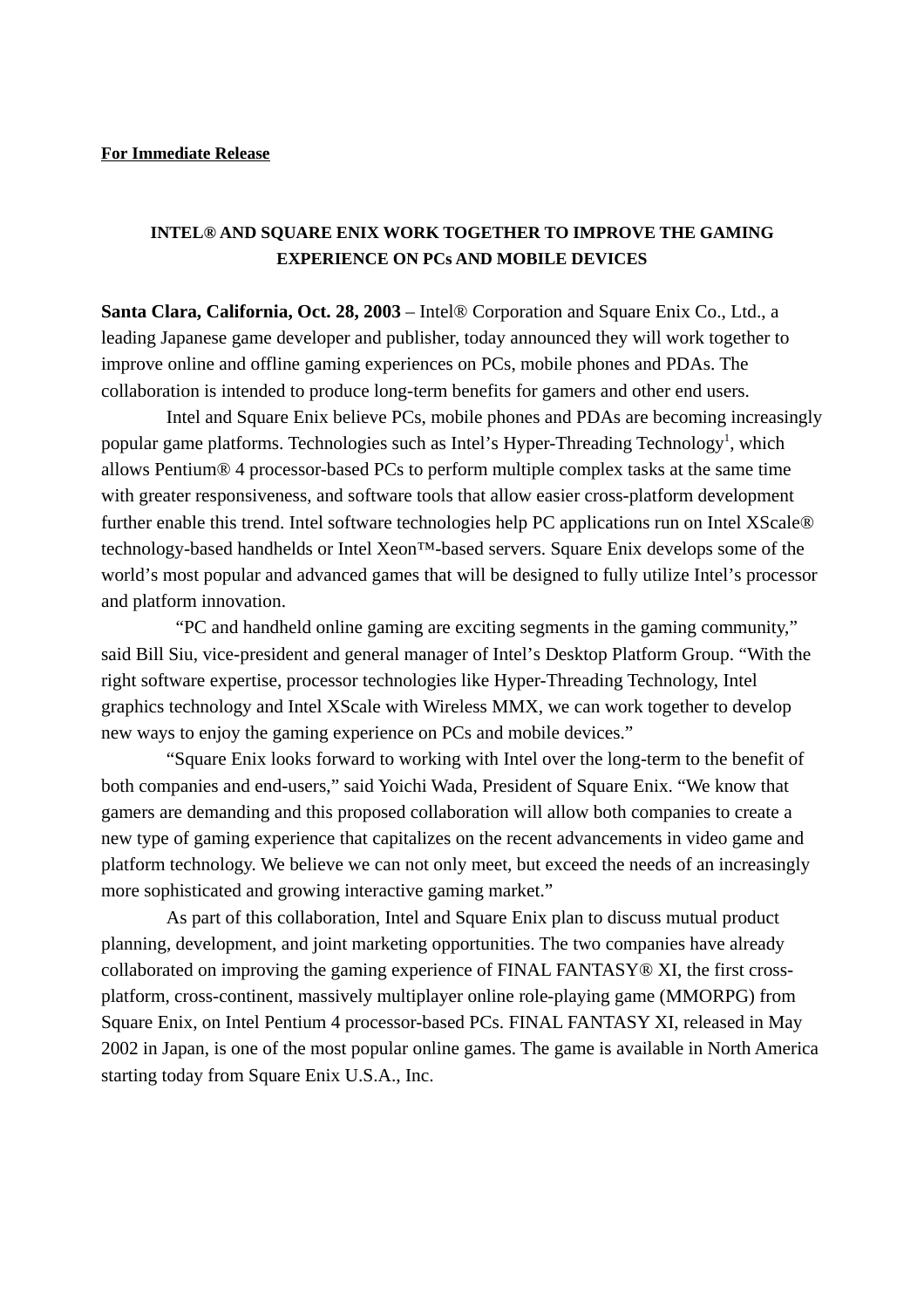*Intel and Square Enix Page 2*

#### **About Intel**

Intel, the world's largest chip maker, is also a leading manufacturer of computer, networking and communications products. Additional information about Intel is available at www.intel.com/pressroom

#### **About Square Enix Co. Ltd. and Square Enix U.S.A., Inc.**

Headquartered in Tokyo, Japan, Square Enix Co., Ltd. (Square Enix) develops, publishes and distributes entertainment contents including interactive entertainment software and publications in Japan, North America, Europe and Asia. Square Enix brings two of Japan's best-selling franchises – FINAL FANTASY<sup>®</sup>, which has sold over 45 million units worldwide and DRAGON OUEST (DRAGON WARRIOR<sup>®</sup> in North America) which has sold over 30 million units worldwide – under one roof. Square Enix is one of the most influential providers of digital entertainment content in the world and continues to push the boundaries of creativity and innovation. More information on Square Enix can be found on the Internet at http://www.square-enix.co.jp.

Square Enix U.S.A. Inc., located in Los Angeles, Calif., handles operations in North America including localization, marketing and publishing of Square Enix titles. More information on Square Enix U.S.A. can be found on the Internet at http://www.square-enix-usa.com.

© 2003 SQUARE ENIX CO., LTD. All Rights Reserved. Title Design by Yoshitaka Amano. FINAL FANTASY, TETRA MASTER and VANA'DIEL are registered trademarks of Square Enix Co., Ltd. SQUARE ENIX, PLAYONLINE, RISE OF THE ZILART and the PLAYONLINE logo are trademarks of Square Enix Co., Ltd. All other trademarks are the property of their respective owners.

<sup>1</sup> Hyper-Threading Technology requires a computer system with an Intel® Pentium® 4 processor supporting HTTechnology and a Hyper-Threading Technology enabled chipset, BIOS and operating system. Performance will vary depending on the specific hardware and software you use. See http://www.intel/info/hyperthreading/ for more information including details on which processors support HT Technology.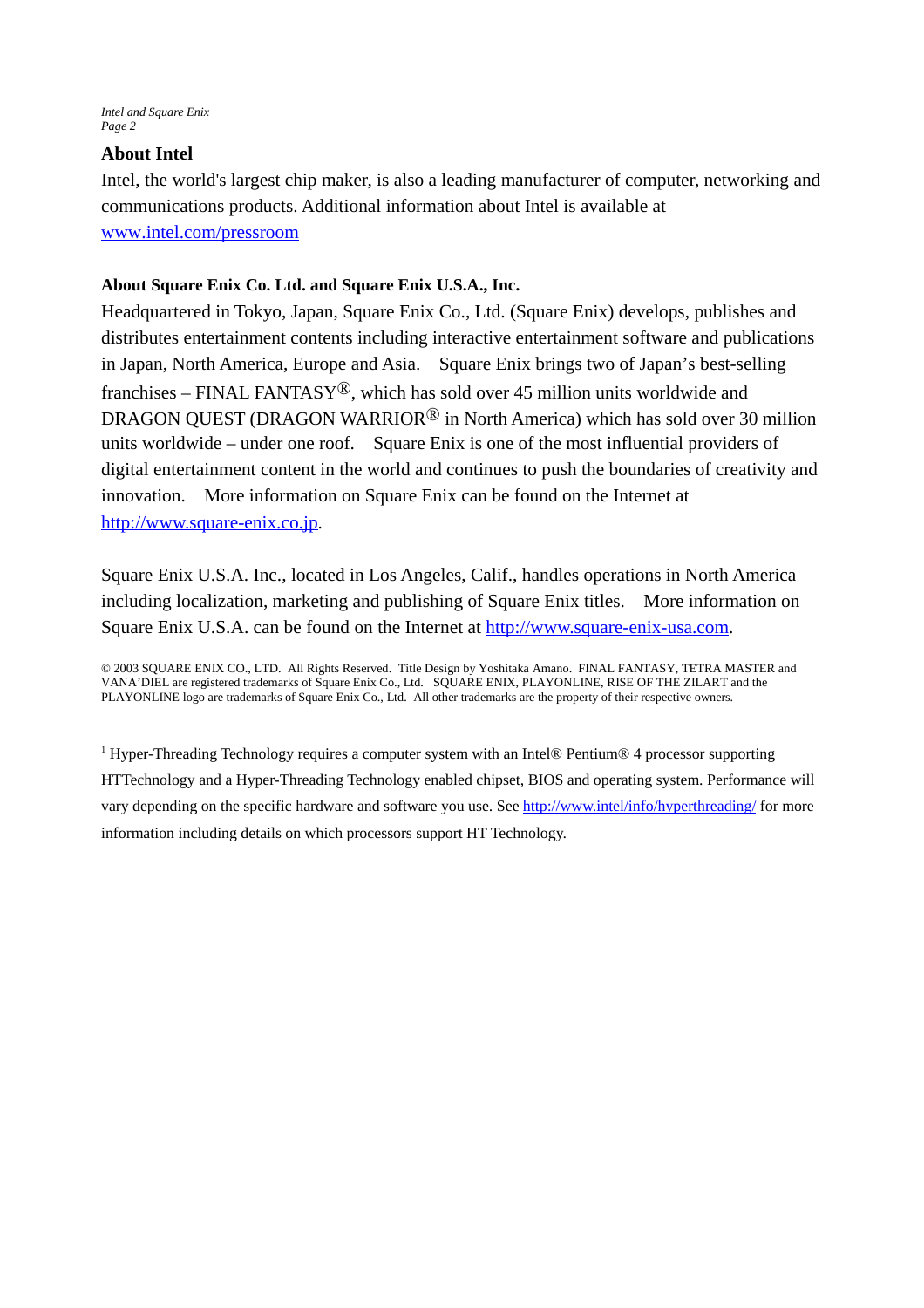2003 10 29

# $2003$  10 28 intel. **SQUARE ENIX.**  $PC$ レイグ・R・バレット 以下インテル)と株式会社スクウェア・エニックス(本社:東京都渋谷区 社長:和田洋 ト マスクラミングスト マスクラミング しょうこうかん アイスター しょうこうかい アイスター しょうこうかい アイスター しょうこうかい アイスター しょうこうかい アイスター しょうかい アイスター しょうしょく しょうしょく インテルとスクウェア・エニックスは、様々な技術の進歩により、PC 及び携帯端末がゲーム端末 Intel® Pentium® 4 用いたPC上で、複数の複雑なタスクを同時かつ効率的に処理するハイパー・スレッディング・テクノロジ\*

 $PC$ ーションを、Intel® XScale®技術ベースの携帯端末や、Intel® Xeon™ベースのサーバー上で動かすこと

 $P_{\text{C}}$ 

 $\boldsymbol{\mathrm{MMX}}$ ® XScale the two two ware two ware two ware produced as  $PC$ 

MMORPG(Massively Multiplayer Online RPG) FINAL FANTASY®XI